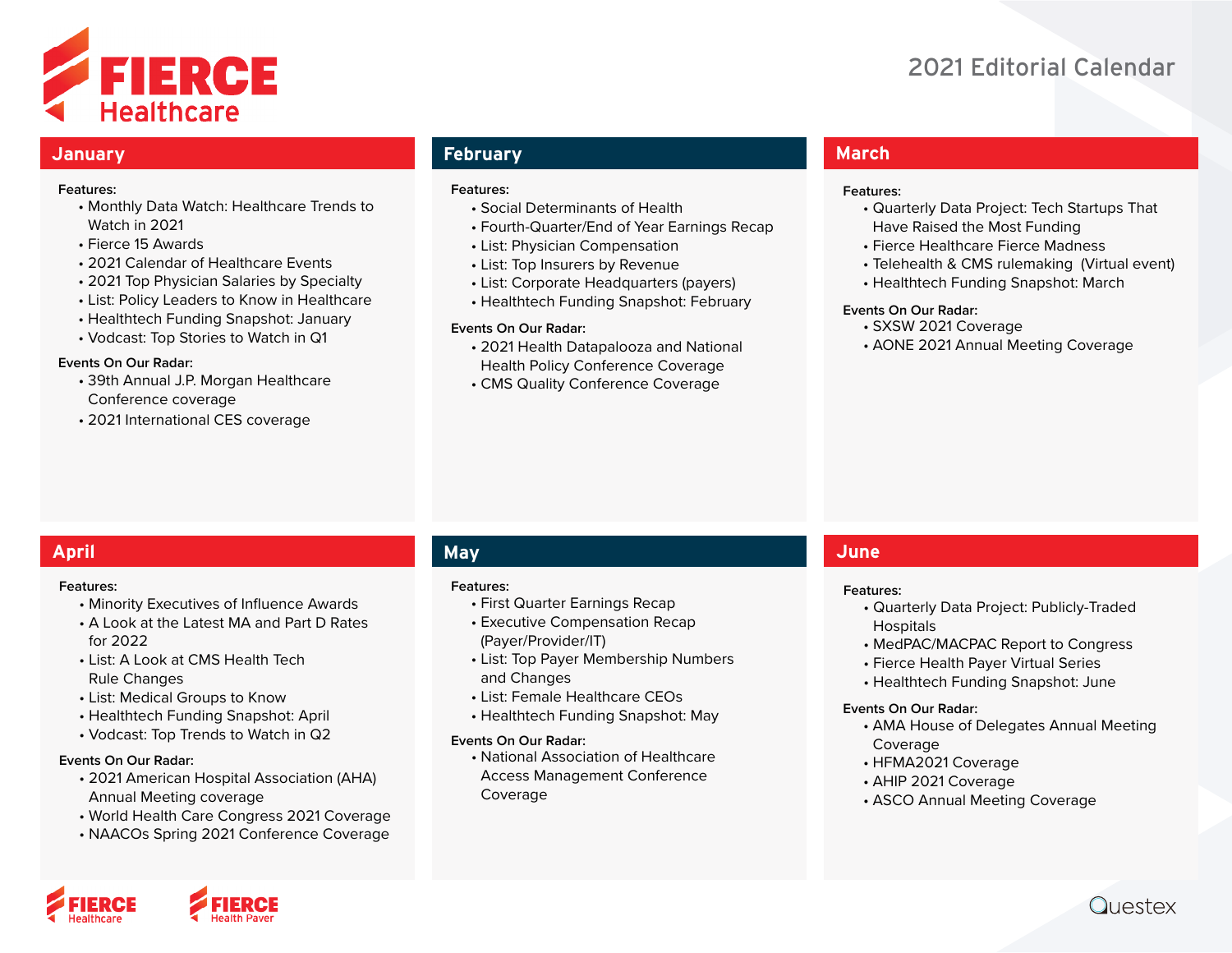



# **July**

#### **Features:**

- Award: Innovative Tech CEOs
- List: Top Companies Shaking up **Healthcare**
- List: A Look at H1 Digital Health Funding
- Part D Premiums for 2022
- Healthtech Funding Snapshot: July + Midyear Lookback
- Vodcast: Top Trends to Watch in Q3

#### **Events On Our Radar:**

- American Hospital Association Annual Leadership Conference coverage
- AONL 2021 Conference coverage

# **August**

#### **Feature Series:** HIMSS 2021 Coverage

- Second Quarter Earnings Recap
- Top Trends of Health IT
- List: Healthcare Regs Going into Effect in 2022
- List: Minority Healthcare CEOs
- Healthtech Funding Snapshot: August

#### **Events On Our Radar:**

• HIMSS 2021 Coverage

# **September**

#### **Features:**

- Quarterly Data Project: Funding to Doctors by Pharma
- Docs Medicare Payment Changes
- Medicare Advantage/Open Enrollment (Virtual Event)
- Healthtech Funding Snapshot: September

#### **Events On Our Radar:**

- CB Insights Future of Health 2021 Coverage
- Baird Global Healthcare Conference 2021 Coverage

### **Feature Series:** HLTH 2021 Coverage

#### **Features:**

- Women of Influence Awards
- Top Healthcare Deals of the Year
- What to Expect with Open Enrollment
- What to Expect with Medicare Advantage Open Enrollment
- Healthtech Funding Snapshot: October
- Vodcast: Top Trends to Watch in Q4

#### **Events On Our Radar:**

- HLTH 2021 Coverage
- MGMA 2021 Coverage
- NAACOs Fall 2021 Conference Coverage

# **October 1986 - Andre Schwarzer and Schwarzer and Schwarzer and November**

#### **Features:**

- Third Quarter Earnings Recap
- Physician Fee Schedule Changes
- Healthtech Funding Snapshot: November

#### **Events On Our Radar:**

- Reuters Total Health Coverage
- Forbes Healthcare Summit Coverage

# **December**

#### **Features:**

- Quarterly Data Project: Top M&A Deals of 2021
- Biggest regulatory changes going into effect 2022
- 2022 Outlook (Virtual event)
- Healthtech Funding Snapshot: December



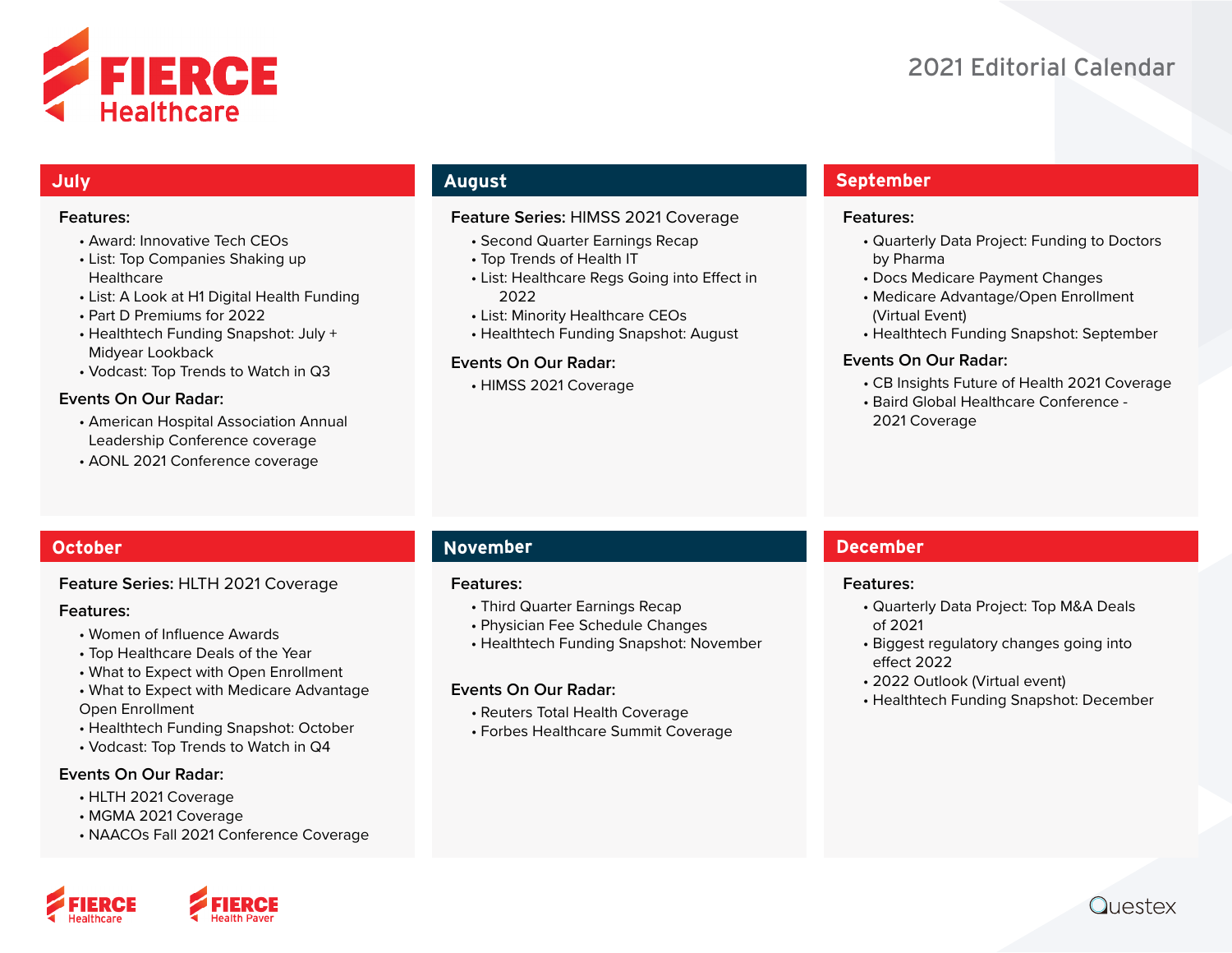

# Editorial Feature Sponsorship

# **Details:**

- Exclusive sponsorship of the Editorial Feature or Editorial Feature Series
- Feature will run as the #1 story on the day it publishes
- In the newsletter teaser, a line of text will read, "Thank you to our sponsor, [INSERT CLIENT NAME]"  **(see visual 1)**
- On the article web page, all ad positions around the feature will be exclusively reserved with the sponsor's branding **(see visual 2)**
- Optional "Roller" ad is also available for this page exclusively

| <b>Rates</b>                              |          |
|-------------------------------------------|----------|
| <b>Singular Feature Sponsorship Rate:</b> | \$4,500  |
| <b>Featured Series Sponsorship Rate:</b>  | \$10,000 |